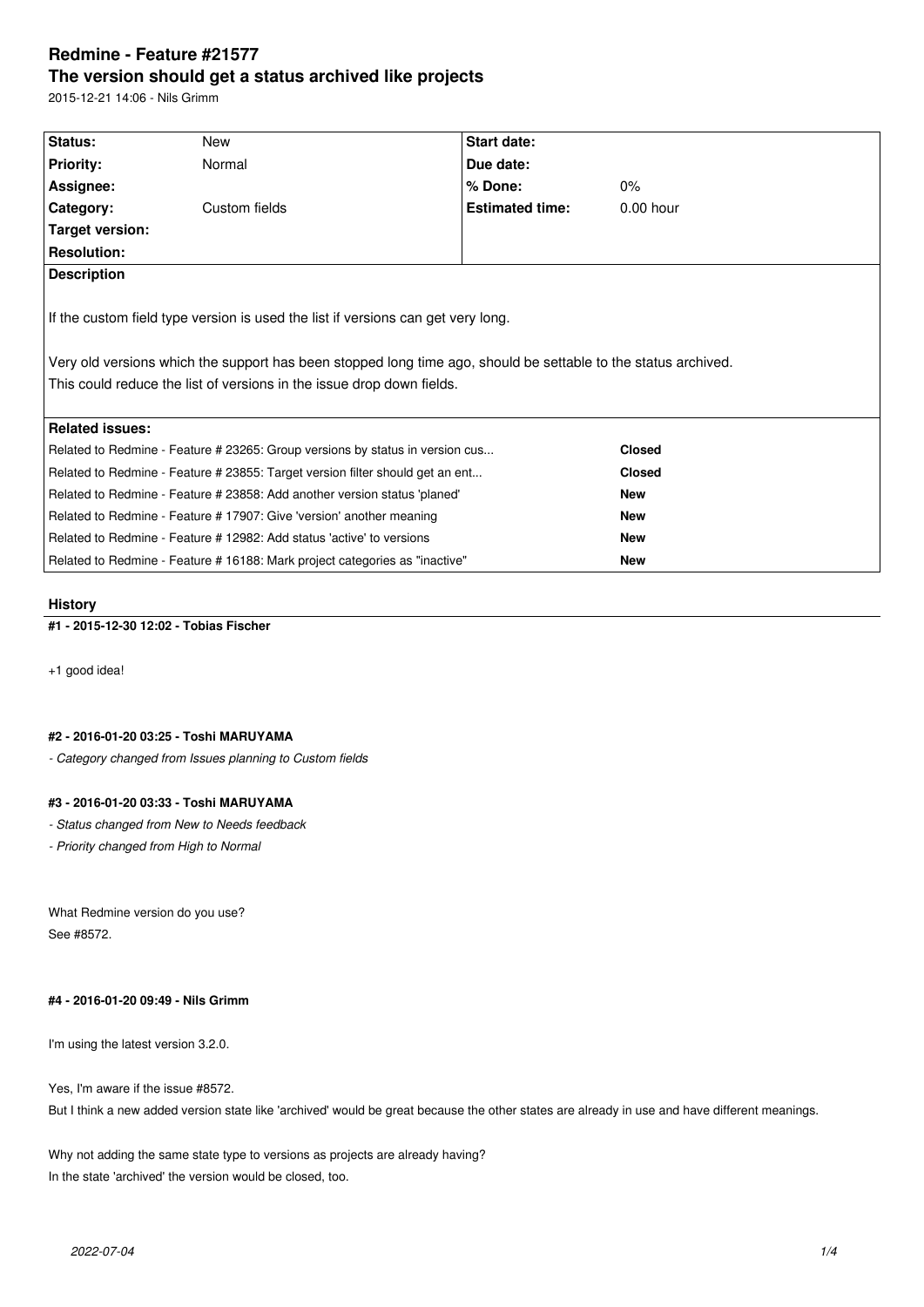But for a long running projects with many versions this would give the option for the manager to remove the version out of the version list after a maintenance windows have run out or something similar.

So the 'archived' state would assigned to the oldest but no longer maintained versions.

#### **#5 - 2016-01-20 09:58 - Nils Grimm**

And about the category change:

I don't think anything has to be done in the way the custom field is already working. The issue #8572 already provide the necessary functionality for reducing the list.

I think only another version state type should be added. Or the option to define additional custom version states for the administrator.

### **#6 - 2016-02-18 17:52 - Toshi MARUYAMA**

*- Status changed from Needs feedback to New*

### **#7 - 2016-04-15 12:18 - Wim DePreter**

 $+1$ 

We are looking for a way to filter our "Affected Version" list, and status "archived" for no longer supported versions would be great. Even redmine.org could apply this for the Affected Version (starts now with 0.7, which was released in 2008)

#### **#8 - 2016-04-15 14:00 - Wim DePreter**

*- File version\_status\_archived.patch added*

I've created a small patch (for version 3.2), which just adds an "archived" status to versions.

An "archived" version is considered to be closed (f.e. in Roadmap), but custom "version" fields can make a distinction between "closed" versions and "archived" versions.

To do:

- adapt all locales

- possible improvement: make a distinction between "closed" and "archived" versions in the roadmap (f.e. add checkbox "View archived versions" + link "Archived versions")

# **#9 - 2016-09-19 13:03 - Wim DePreter**

As suggested in #23855#note-2, there could also be a difference in "open" versions.

F.e. there is a difference between version#32 (which will never be released) and version#99 (release in 2017?)

So if list of possible version-statuses is extended, maybe there should also be other "open" statuses.

F.e.:

| <b>New</b> | unplanned version         |  |
|------------|---------------------------|--|
| Open       | planned version           |  |
| Locked     | version to release        |  |
| Closed     | released version          |  |
| Archived   | released version, no more |  |
|            | supported                 |  |

# **#10 - 2016-09-19 15:52 - Robert Schneider**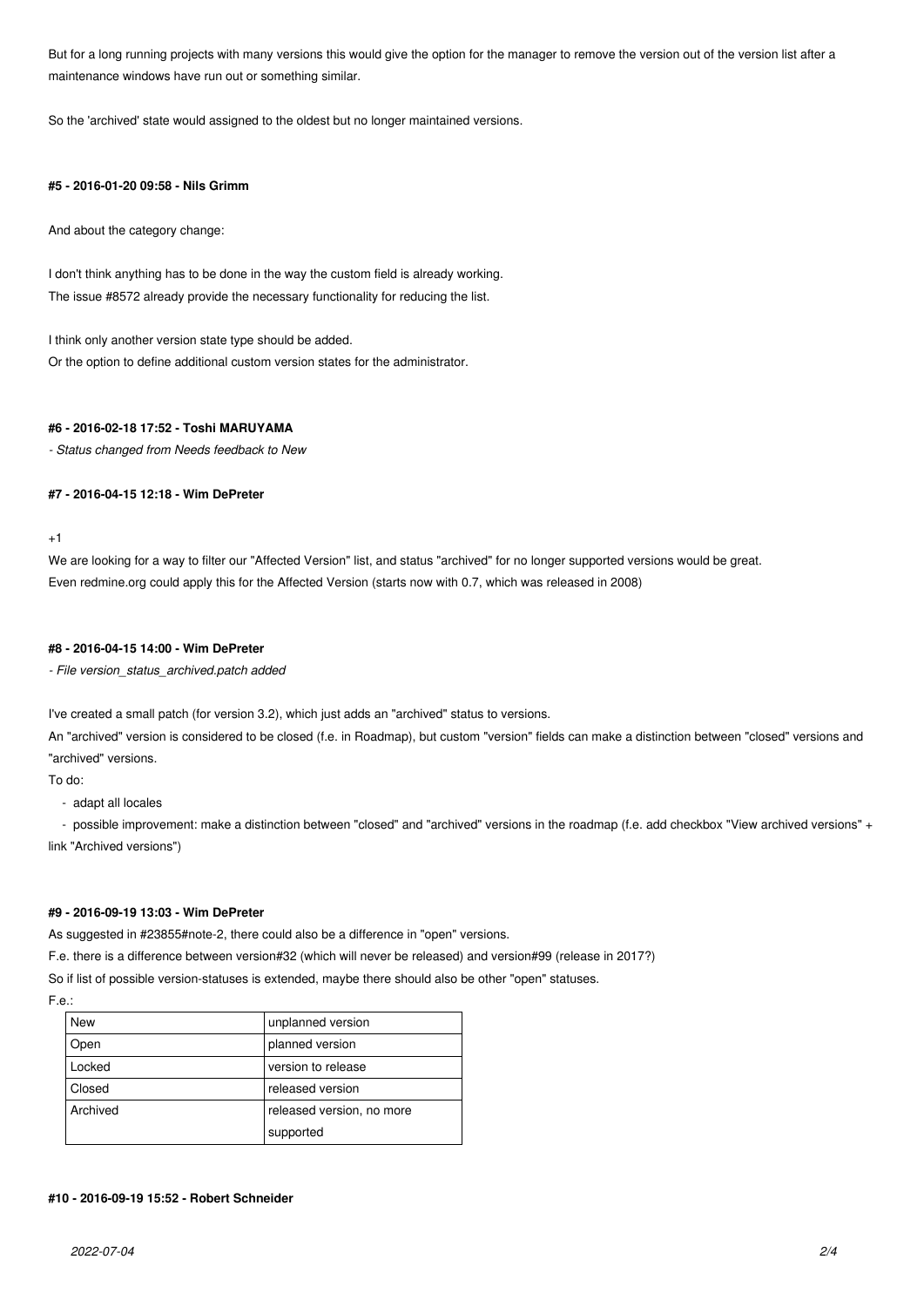+1 and +1 for Wim's suggestion.

#### **#11 - 2016-09-21 05:47 - Toshi MARUYAMA**

*- Related to Feature #23265: Group versions by status in version custom field filter added*

#### **#12 - 2016-09-21 05:49 - Toshi MARUYAMA**

*- Related to Feature #23855: Target version filter should get an entry 'All open versions' added*

#### **#13 - 2016-09-22 07:27 - Toshi MARUYAMA**

*- Related to Feature #23858: Add another version status 'planed' added*

### **#14 - 2017-01-07 14:41 - Pavel Kveton**

+1 and +1 for Wim's suggestion.

### **#15 - 2017-01-09 10:52 - Wim DePreter**

Mischa's comments in message#51751 made me think, and maybe "Archived" is not such a good version state, but we need a new state between "Locked" and "Closed" that indicates the version is shipped and "open" for reporting, like

*Open > Locked > Released > Closed*

This way, you have an open/closed state before (for "Target Version": open/locked) and after (for "Affected Version": released/closed) release. A closed version can be considered as a closed project, so no new issues can be reported for a closed version (custom field "Affected Version" must be configured by administrator to exclude closed versions)

# **#16 - 2017-01-10 09:04 - Pavel Kveton**

thinking about it, we probably don't really need the "New" version type - I use special version name in Open state instead and it is sufficient.

As for Open->Locked->Released->Closed suggested by Wim - this naming is closer what I'd understand under "Closed" version (i.e. not supported any longer), so I like it more than "Archived" status name.

But I don't care much about the naming, as long as the functionality is there :-)

# **#17 - 2017-07-13 08:20 - Wim DePreter**

*- File version\_status\_released.patch added*

I've updated the patch, so the new version status is called "released" (between "locked" and "closed"). It works against 3.4.x

## **#18 - 2017-07-13 12:05 - Robert Schneider**

My 2 cents:

1. I would realize the 'New' status as well (or call it 'Planed' like in #23858). I don't find it appealing to use the name for that. IMO this is a